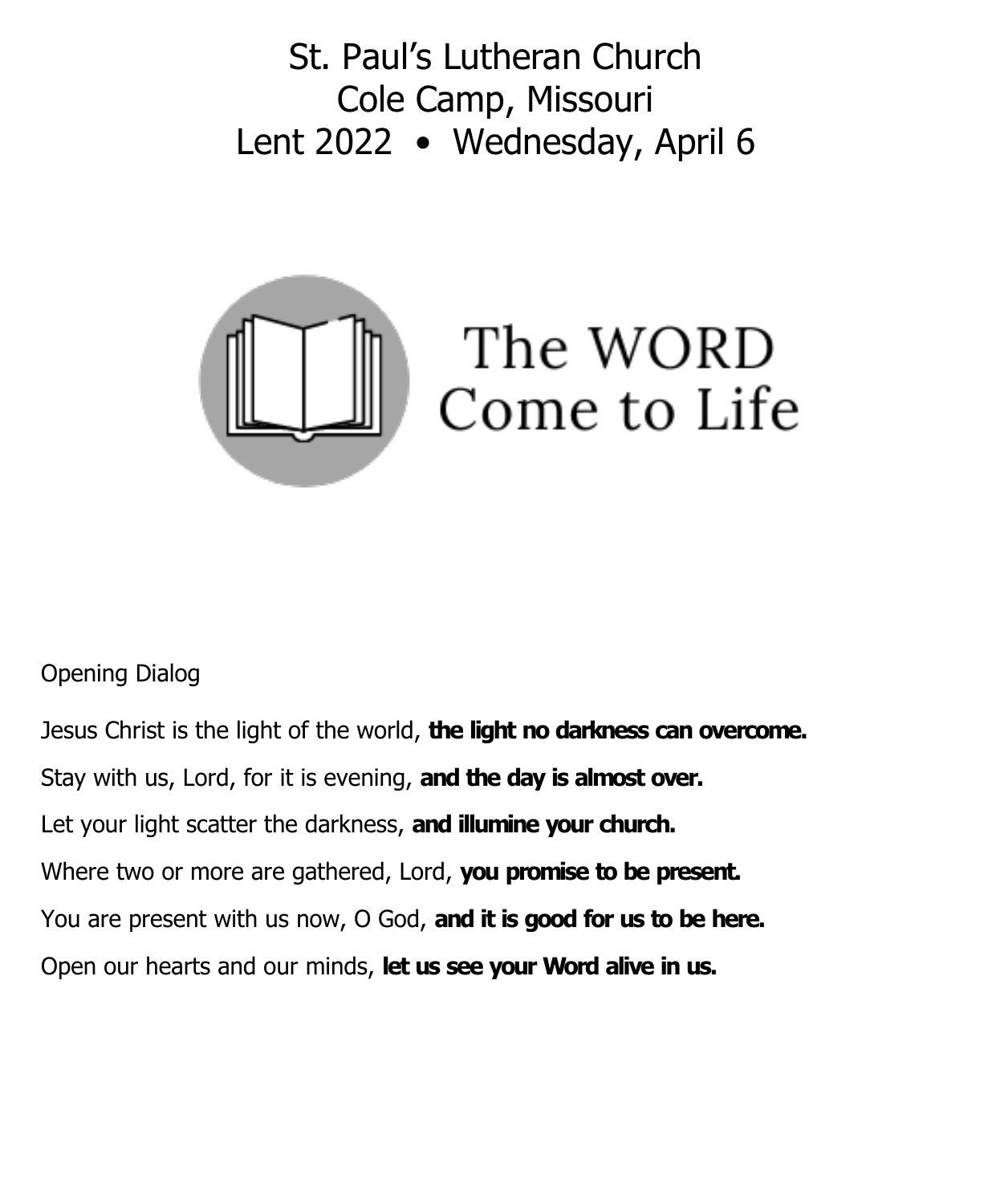O Word of God Incarnate



Text: William W. How. 1823-1897, alt. Music: MUNICH, Neuvermehrtes Gesangbuch, Meiningen, 1693

## **Greeting**

We are gathered this evening for worship in the name of the Father, and of the ☩ Son, and of the Holy Spirit. **Amen.**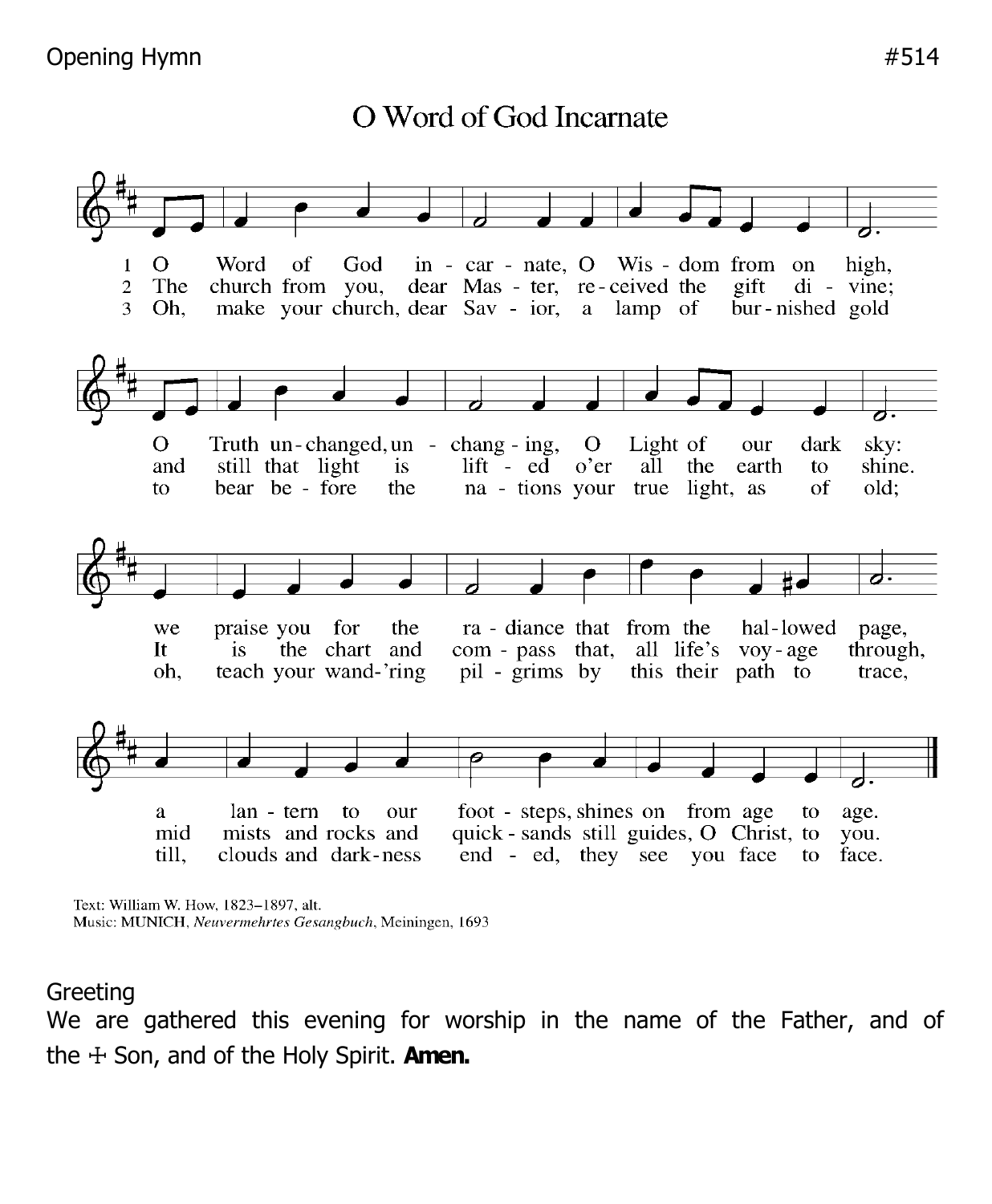Let us pray… **Almighty and eternal God, so draw our hearts to you, so guide our minds, so fill our imaginations, so control our wills, that we may be wholly yours, utterly dedicated unto you; and then use us, we pray, as you will, but always to your glory and the welfare of your people, through our Lord and Savior, Jesus Christ. Amen.**

Visio Divina John 1:1 - 5, 10 - 14 <sup>1</sup>In the beginning was the Word, and the Word was with God, and the Word was God. <sup>2</sup>He was in the beginning with God.  $3$ All things came into being through him, and without him not one thing came into being. What has come into being  $4$ in him was life, and the life was the light of all people.  $5$ The light shines in the darkness, and the darkness did not overcome it.  $10$ He was in the world, and the world came into being through him; yet the world did not know him.  $^{11}$ He came to what was his own, and his own people did not accept him.  $^{12}$ But to all who received him, who believed in his name, he gave power to become children of God,  $^{13}$ who were born, not of blood or of the will of the flesh or of the will of man, but of God.  $14$ And the Word became flesh and lived among us, and we have seen his glory, the glory as of a father's only son, full of grace and truth.

Creatio Divina

Prayers

Hear us, O God. **Your mercy is great.**

## The Lord's Prayer

**Our Father, who art in heaven, hallowed be thy name, thy kingdom come, thy will be done, on earth as it is in heaven. Give us this day our daily bread; and forgive us our trespasses, as we forgive those who trespass against us; and lead us not into temptation, but deliver us from evil. For thine is the kingdom, and the power, and the glory, forever and ever. Amen.**

Blessing God, the Source of glory, God, the Word of life, God, the Spirit of truth ☩bless you all, now and forever. **Amen.**